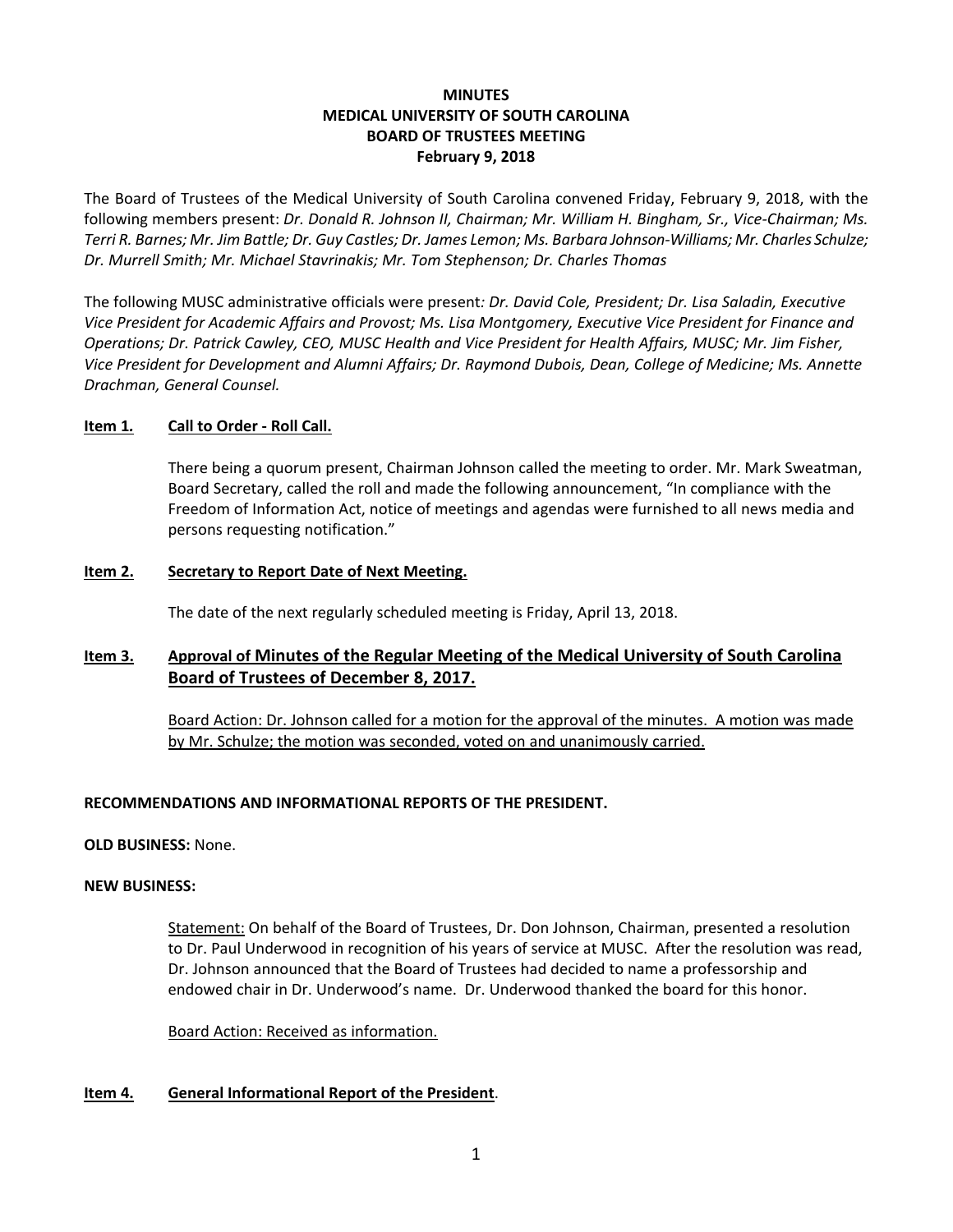Statement: Dr. Cole called on Dr. Lisa Saladin who introduced Dr. Steven Kautz, Department Chair of Health Sciences and Research and also Co-Director of the Center for Rehab Research in Neurological Conditions. Dr. Kautz's gave a presentation to the Board on the Center of Biomedical Research Excellence (COBRE) in Stroke Recovery. Dr. Kautz explained that a COBRE is an NIH Center that is awarded to institutions in states without a history of having substantial NIH funding in order to build infrastructure and critical mass to be competitive for future NIH funding. This is accomplished through the support of Junior Investigator projects to increase critical mass and scientific cores to support better science for all MUSC investigators in the research area. Dr. Kautz stated that Phase I, (five years) is to build; Phase II (five years) is to strengthen; and Phase III (five years), to which they aspire, is to sustain. He went on to discuss the COBRE cores and the application of COBRE in stroke recovery. Dr. Kautz highlighted funding successes which include two centers in national networks; one SBIR application in collaboration with Clemson; one STTR application; three industry-sponsored clinical trials; and scientific approval for an \$8 million multi-site clinical trial in NIH StrokeNet. He shared feedback on the program from the first four years and the focus on the upcoming six years. Dr. Cole thanked Dr. Kautz for his informative presentation and stated that this concluded his report.

Recommendation of Administration: That this report be received as information.

Board Action: Received as information.

#### **Item 5. Other Business.**

None.

# **RESEARCH AND INSTITUTIONAL ADVANCEMENT COMMITTEE. CHAIRMAN: MR. BILL BAKER** *(Detailed committee minutes are attached.)*

**OLD BUSINESS:** None.

#### **NEW BUSINESS:**

### **Item 6. General Report of the Vice President for Development.**

Statement: Dr. Lemon stated Mr. Jim Fisher provided a report to committee and this was received as information.

Recommendation of Administration: That this be received as information.

Recommendation of Committee: That this be received as information.

Board Action: Received as information.

### **Item 7. General Report of the Vice President for Research.**

Statement: Dr. Lemon stated that Dr. Brady provided a report to committee and this was received as information.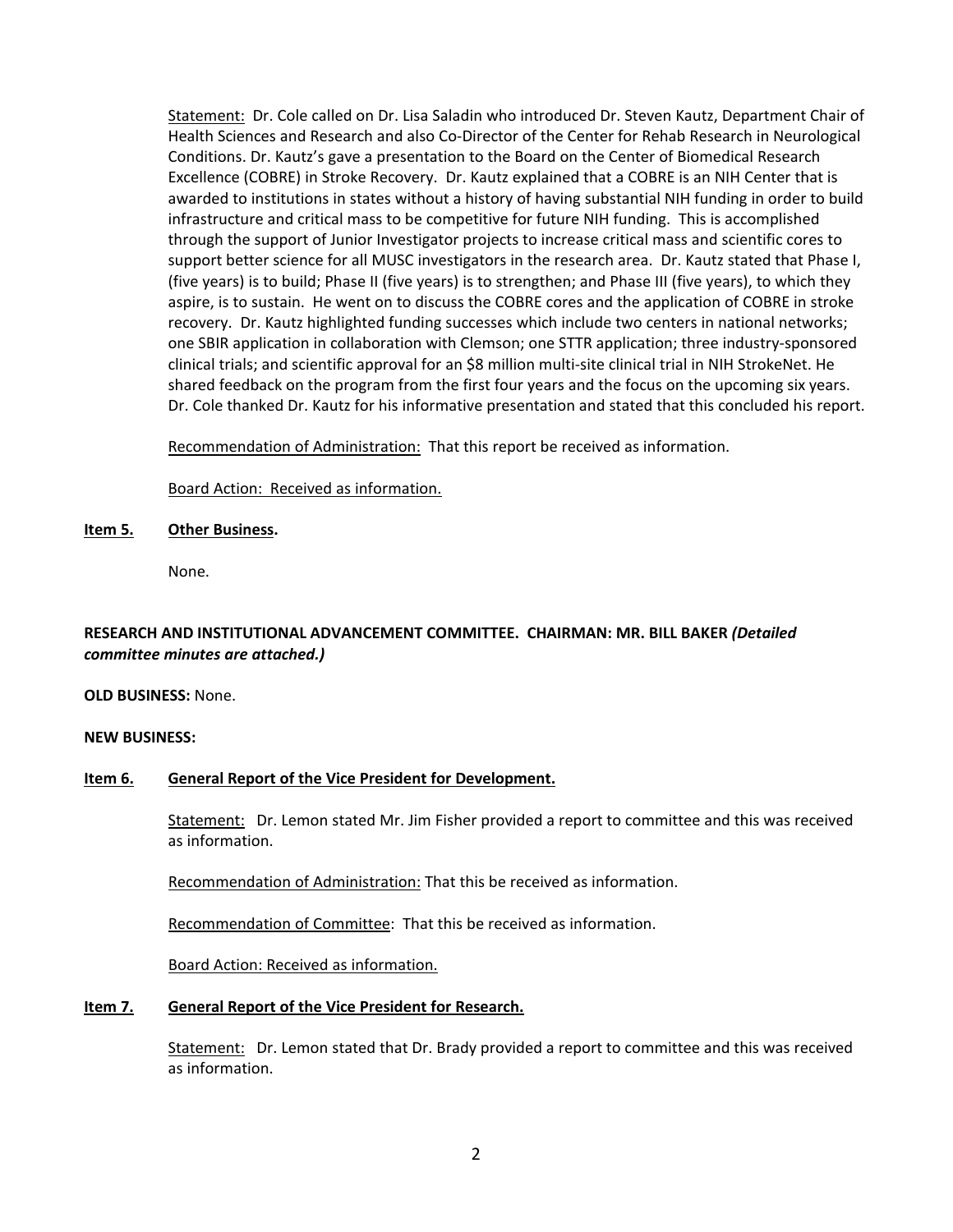Recommendation of Administration: That this report be received as information.

Recommendation of Committee: That this report be received as information.

Board Action: Received as information.

### **Item 8. General Report of the Executive Director of the Foundation for Research Development**.

Board Action: Since Mr. Rusnak was not present, there was no report.

#### **Item 9. Other Committee Business.**

None.

# **EDUCATION, FACULTY AND STUDENT AFFAIRS COMMITTEE. CHAIR: MRS. BARBARA JOHNSON-WILLIAMS.** *(Detailed Committee Minutes are attached)*

#### **OLD BUSINESS:** None.

#### **NEW BUSINESS:**

#### **Item 10. General Report of the Executive Vice President for Academic Affairs and Provost.**

Statement: Ms. Johnson-Williams stated that a general report was presented to committee by Dr. Lisa Saladin, Executive VP for Academic Affairs and Provost, and a student update was given by Caroline Hendricks, SGA President.

Recommendation of Administration: That these reports be received as information.

Recommendation of Committee: That these reports be received as information.

Board Action: Received as information.

#### **Item 11. 2018 Commencement Speaker and Honorary Degrees.**

Statement: Ms. Barbara Johnson-Williams presented for approval the Commencement Speaker and Honorary Degree Recipient for the May 2018 Commencement.

Recommendation of Administration: That the Commencement Speaker and Honorary Degree Recipient be approved.

Recommendation of Committee: That the Commencement Speaker and Honorary Degree Recipient be approved.

Board Action: Ms. Barbara Johnson-Williams made a motion to approve Dr. John Tisdale as the 2018 Commencement Speaker and Dr. Max Ray as an honorary degree recipient effective February 9,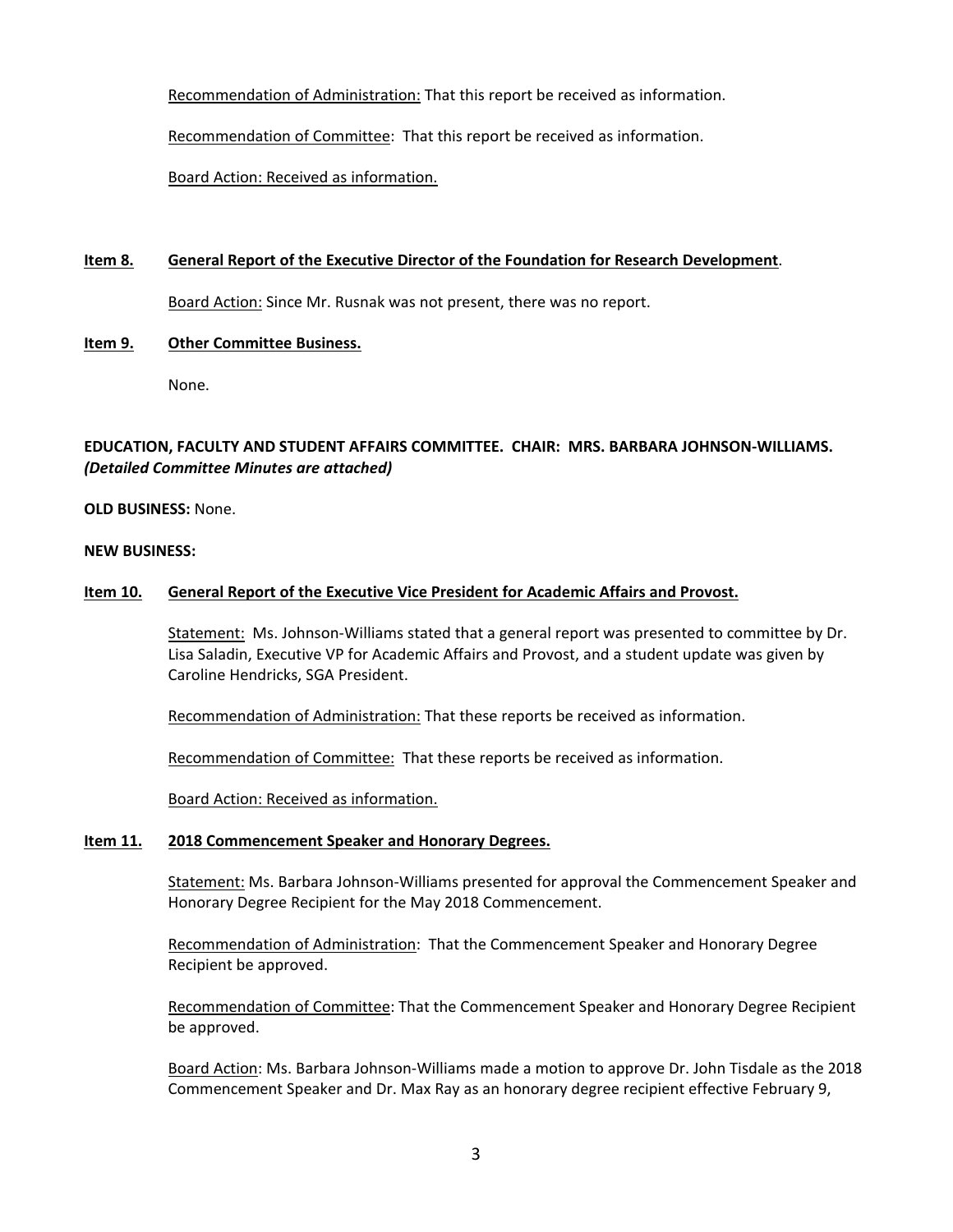2018. The motion was seconded and unanimously voted.

#### **Item 12. Other Committee Business.**

None.

### **Item 13. Appointment of Dean, College of Nursing (Consent).**

Statement: Administration presents for approval the appointment of Linda S. WeglIcki, Ph.D., RN, as Dean of the College of Nursing, effective June 1, 2018.

Recommendation of Administration: That the appointment of Dr. Linda S. Weglicki as Dean of the College of Nursing be approved.

Recommendation of Committee: That the appointment of Dr. Linda S. Weglicki as Dean of the College of Nursing be approved.

Board Action: A motion was made by Ms. Johnson-Williams, seconded and unanimously voted to approve the appointment of Dr. Linda S. Weglicki as Dean of the College of Nursing.

### **Item 14. Appointment of Dean Emerita (Consent).**

Statement: Administration presents for approval the appointment of Gail W. Stuart, Ph.D., F.A.A.N., R.N., as Dean Emerita, effective, June 30, 2018.

Recommendation of Administration: That the appointment of Dr. Gail W. Stuart as Dean Emerita be approved.

Recommendation of Committee: That the appointment of Dr. Gail W. Stuart as Dean Emerita be approved.

Board Action: : A motion was made by Ms. Johnson-Williams, seconded and unanimously voted to approve the appointment of Dr. Gail W. Stuart as Dean Emerita, effective June 30, 2018.

### **Item 15. Sabbatical Leave (Consent).**

Statement: At the request of the Dean, College of Nursing, administration presents for approval the sabbatical leave of Teresa J. Kelechi, Ph.D., MSN, BSN, effective, September 1, 2018.

Recommendation of Administration: That the Sabbatical Leave be approved.

Recommendation of Committee:

Board Action:

### **Item 16. Faculty Appointments.**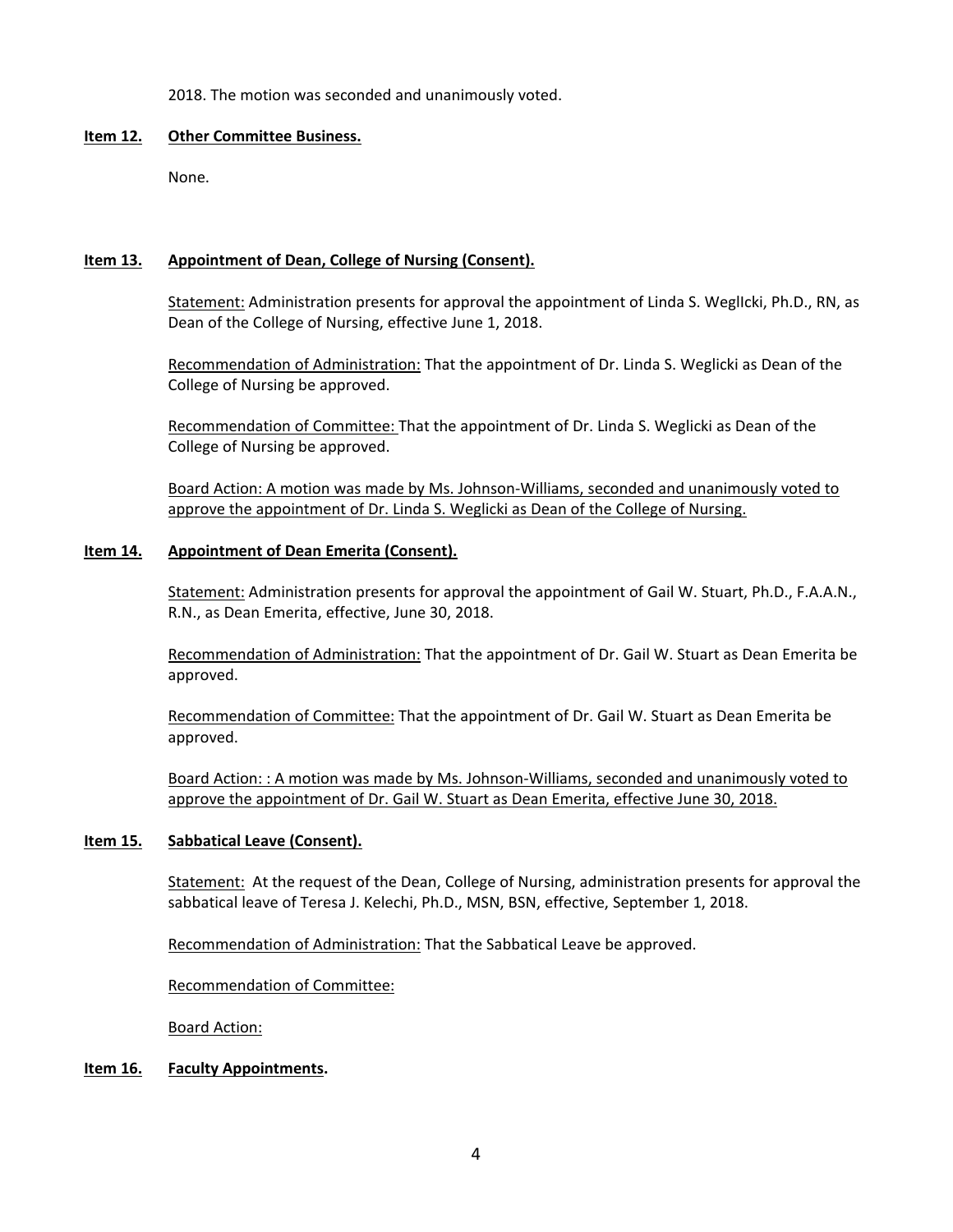Statement: At the request of the Dean of the College of Medicine, administration presented for approval the following requests for faculty appointments:

#### *College of Dental Medicine*

**Mark J. Doherty, OMO, MPH, CCHP**, as Adjunct Associate Professor, in the Department of Stomatology, effective January 1, 2018.

**Harmeet Walia, DDS, MS,** as Associate Professor, on the academic clinician track, in the Department of Oral Rehabilitation, Division of Endodontics, effective January 2, 2018.

### *College of Medicine*

Joint appointment for **John James Cray, Jr., Ph.D.,** as Associate Professor, in the Department of Pathology and Laboratory Medicine, effective December 1, 2017. Dr. Cray's primary appointment rests in the College of Dental Medicine, Department of Oral Health.

**Robert L. Grubb, Ill, M.D.,** as Associate Professor, on the Clinician Educator track, in the Department of Urology, effective January 1, 2018.

Dual appointment for **Stephanie M. Meystre, M.O., Ph.D.,** as Associate Professor, in the Department of Public Health Sciences, effective November 15, 2017. Dr. Meystre's primary appointment rests in the Department of Psychiatry and Behavioral Sciences.

**John P. O'Bryan, Ph.D.** as Professor, on the Academic Investigator track, in the Department of Cell and Molecular Pharmacology and Experimental Therapeutics, effective, February 1, 2018.

**Dennis W. Vane, M.O., MBA** as Clinical Professor, in the Department of Surgery, Division of Pediatric Surgery, effective June 1, 2017.

### *College of Nursing*

**Linda S. Weglicki, Ph.D., RN**, as Professor with Tenure, in the Department of Nursing, College of Nursing, effective June 1, 2018. Dr. Weglicki will also serve as the Dean of the College of Nursing.

### *College of Pharmacy*

**Wendy Bullington, PharmD.,** as Adjunct Associate Professor, (Non-Tenure Track) in the Department of Clinical Pharmacy and Outcome Sciences, effective August l, 2017.

**Kathy Edwards**., as Adjunct Associate Professor in the Department of Clinical Pharmacy and Outcome Sciences, effective August 1, 2017.

**Daneel Ferreira, D.Sc**., as Adjunct Professor, in the Department of Drug Discovery and Biomedical Sciences, effective September 1, 2017.

**Ekhson L. Holmuhamedov, Ph.D., DSci,** as Adjunct Professor, in the Department of Drug and Biomedical Sciences, September 1, 2017.

**Frank Marl, Ph.D.,** as Adjunct Professor, in the Department of Drug Discovery and Biomedical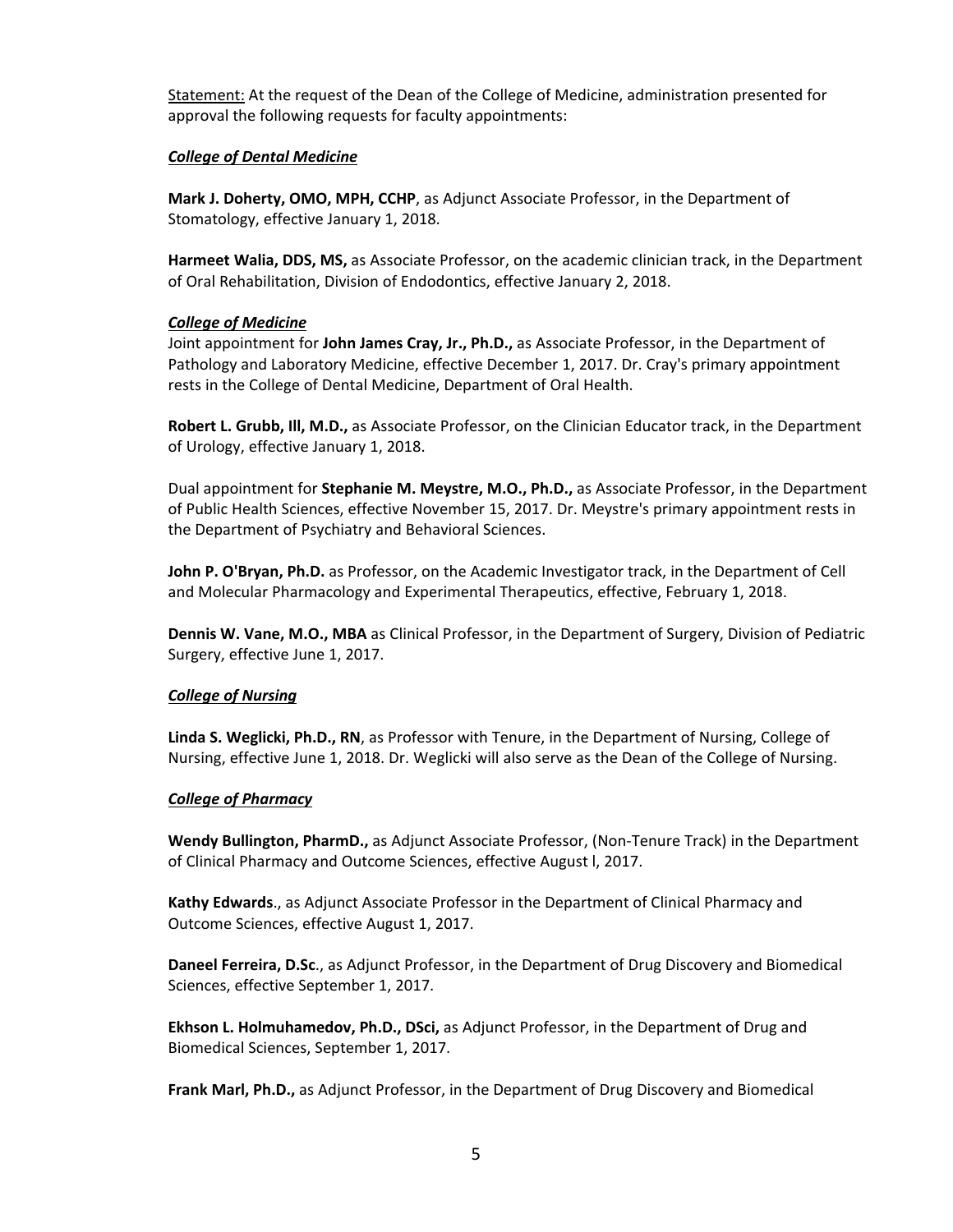Sciences, September 1, 2017.

**Jennifer Mazur, PharmD.,** as Adjunct Associate Professor in the Department of Clinical Pharmacy and Outcome Sciences, effective August 1, 2017.

**Barbara Wiggins, PharmD.,** as Adjunct Professor, in the Department of Clinical Pharmacy and Outcome Sciences, effective, August 1, 2017.

**Thomas Worrall, PharmD.,** as Adjunct Associate Professor in the Department of Clinical Pharmacy and Outcome Sciences, effective August 1, 2017.

**Walter Uber, PharmD.,** as Adjunct Professor, in the Department of Clinical Pharmacy and Outcome Sciences, effective August 1, 2017.

Recommendation of Administration: That these faculty appointments be approved.

Recommendation of Committee: That these faculty appointments be approved.

Board Action: A motion for approval was made by Ms. Johnson-Williams, seconded and unanimously voted to approve the faculty appointments.

#### **Item 17. Changes In Faculty Status.**

Statement: At the request of the Dean of the College of Medicine, administration presents for approval the following change in faculty status:

#### *College of Medicine*

**Prakash Kara, Ph.D.,** from Associate Professor to Adjunct Associate Professor, in the Department of Neuroscience, effective November 191 2017.

**John S. Luque, Ph.D.,** from Associate Professor to Adjunct Associate Professor, in the Department of Public Health Sciences, effective January 16, 2018.

**Sabra C. Slaughter, Ph.D.,** from Associate Professor, on the Clinician Educator track in the Department of Family Medicine, to Research Associate Professor, in the Department of Medicine, Division of General Internal Medicine, effective December 18, 2017. Dr. Slaughter will retain a dual appointment as Research Associate Professor in the Department of Family Medicine.

**Peter Zwerner, M.D.,** from Associate Professor, on the Clinician Educator track, to Clinical Associate Professor, in the Department of Medicine, Division of Cardiology, retroactive to January 11 2017

Recommendation of Administration: That these changes in faculty status be approved.

Recommendation of Committee: That these changes in faculty status be approved.

Board Action: A motion for approval was made by Ms. Johnson-Williams, seconded and unanimously voted to approve the changes in faculty status.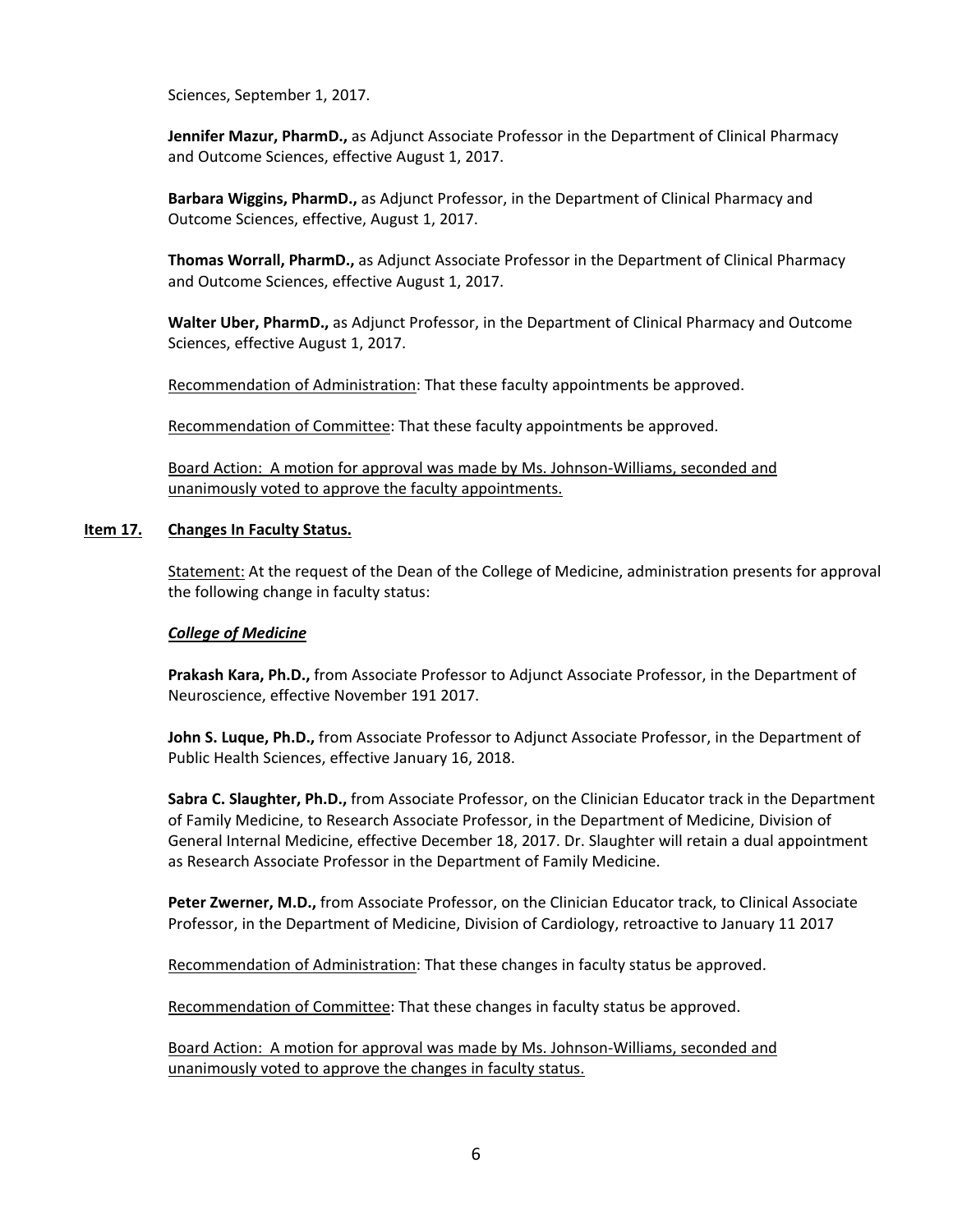# **FINANCE AND ADMINISTRATION COMMITTEE. CHAIRMAN: MR. CHARLES W. SCHULZE. (Detailed Committee Minutes Are Attached To These Minutes)**

**OLD BUSINESS:** None.

**NEW BUSINESS:** 

## **Item 18. Financial Status Report of the Medical University of South Carolina.**

Statement: Mr. Schulze stated Mr. Patrick Wamsley presented the financial report to committee and this was received as information.

Recommendation of Administration: That the report be received as information.

Recommendation of Committee: That the report be received as information.

Board Action: Received as information.

#### **Item 19. Financial Status Report of MUSC Physicians.**

Statement: Mr. Schulze stated Dr. Scott Reeves, on behalf of Gina Ramsey, presented the financial report to committee and this was received as information.

Recommendation of Administration: That the report be received as information.

Recommendation of Committee: That the report be received as information.

Board Action: Received as information.

### **Item 20. Diversity and Inclusion Update.**

Statement: Mr. Schulze stated that Dr. Willette Burnham-Williams presented the diversity and inclusion report to committee and this was received as information.

Recommendation of Administration: That the report be received as information.

Recommendation of Committee: That the report be received as information.

Board Action: Received as information.

### **Item 21. Other Committee Business.**

None.

# **Item 22. Financial Status Report of the MUSC Foundation for Research Development (Consent Item).**

Statement: Mr. Schulze reported that MUSC FRD financials were included in the agenda for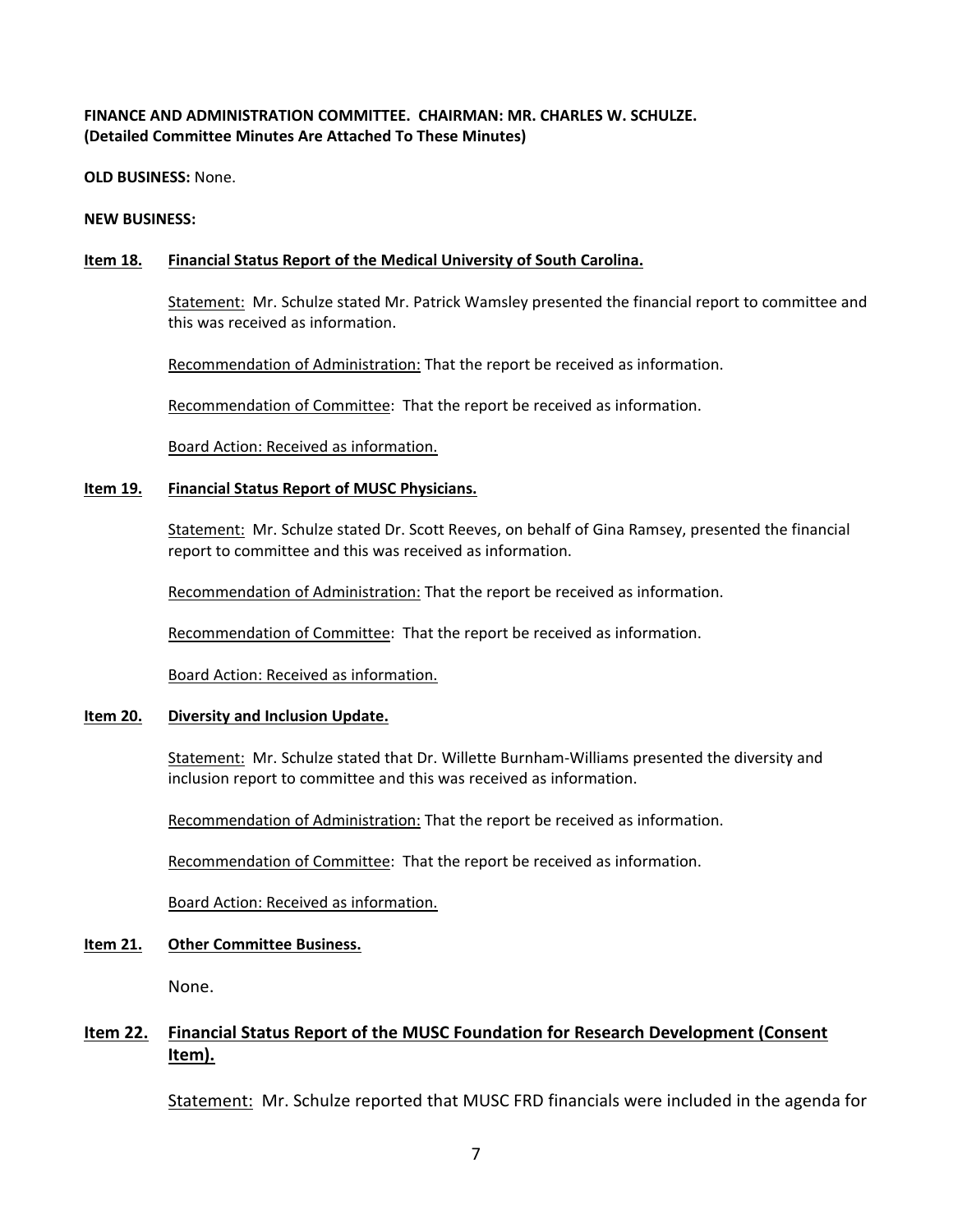information.

Recommendation of Administration: That the report be received as information.

Recommendation of Committee: That the report be received as information.

Board Action: Received as information.

**PHYSICAL FACILITIES COMMITTEE. CHAIRMAN: MR. WILLIAM H. BINGHAM, SR.**  *(Committee minutes are attached.)*

**OLD BUSINESS:** None.

**NEW BUSINESS:**

### **Item 23. Procurements/Contracts Proposed.**

**Statement:** Mr. Bingham requested approval of the following facilities procurements/contracts:

• Lease amendment to provide up to 16,000 additional square feet of space at 22 West Edge to accommodate Information Solutions which is currently located at Harborview Office Tower. Per square foot rent rate for this full service lease is \$36.00 resulting in an annual lease amount of \$576,000.00.

Recommendation of Administration: That this procurement/contract be approved.

Recommendation of Committee: That the procurement/contract be approved.

Board Action: A motion for approval was made by Mr. Bingham, seconded and unanimously voted to approve the procurement/contract presented.

### **Item 24. Other Committee Business.**

None.

### **Item 25. Facilities Contracts Awarded (Consent Item).**

Statement: The facilities contracts awarded since the last meeting were presented for information.

Recommendation of Administration: That the report be received as information.

Recommendation of Committee: That the report be received as information.

Board Action: Received as information.

### **AUDIT COMMITTEE. CHAIRMAN: THOMAS L. STEPHENSON, ESQ. (Detailed Committee minutes are attached)**

#### **OLD BUSINESS:** None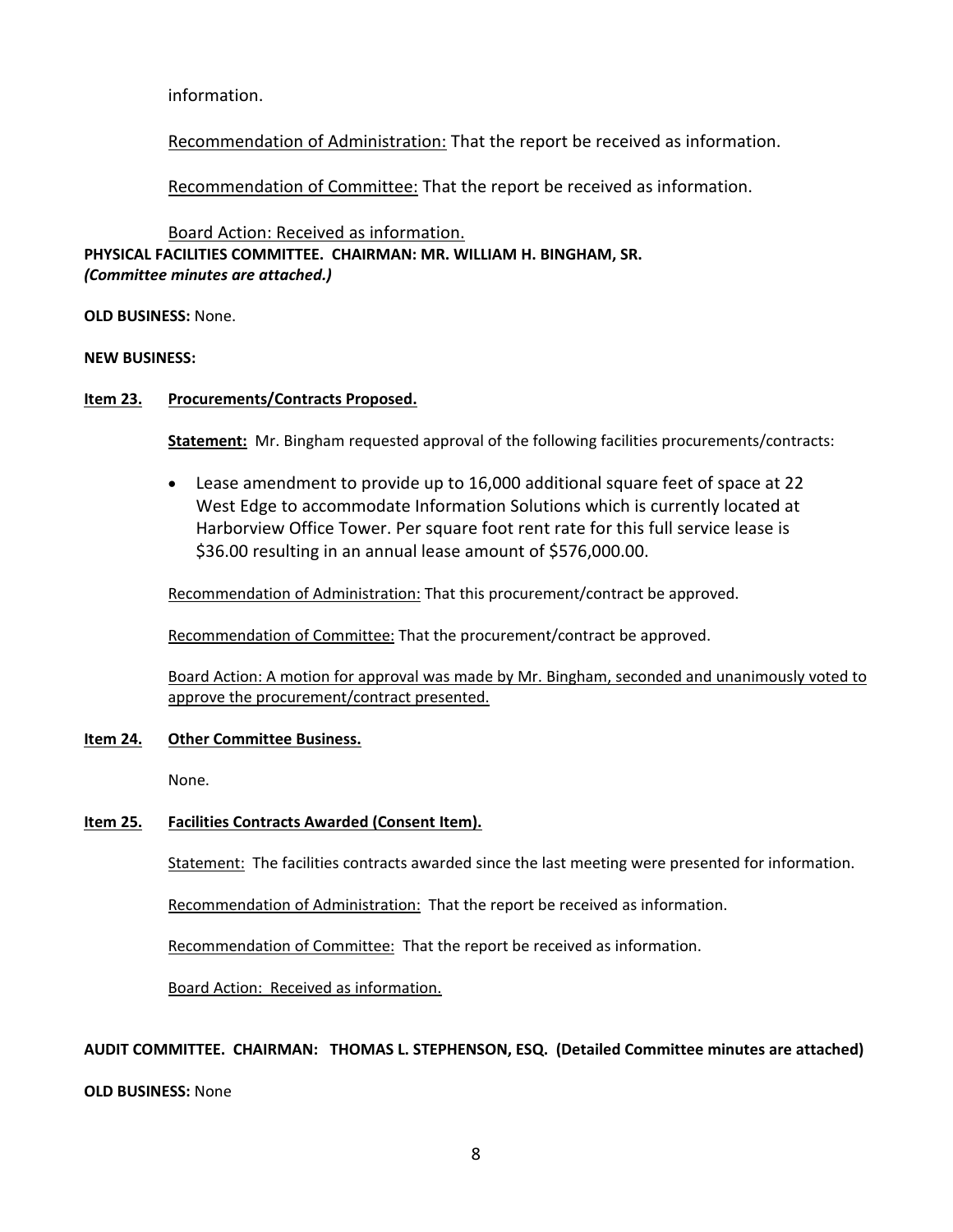#### **NEW BUSINESS:**

#### **Item 26. Compliance Update.**

Statement: Mr. Stephenson stated that Ms. Kelly Shaw and Ms. Julie Acker gave the enterprise compliance update to committee.

Recommendation of Administration: That this be received as information.

Recommendation of Committee: That this be received as information.

Board Action: Received as information.

#### **Item 27. Report of the Office of Internal Audit.**

**Statement:** Mr. Stephenson reported that the results of the audits were mailed to board members.

Recommendation of Administration: That this report be received as information.

Recommendation of Committee: That this report be received as information.

Board Action: Received as information.

#### **Item 28. Other Committee Business.**

None.

#### **OTHER BUSINESS FOR THE BOARD OF TRUSTEES**

#### **Item 29. Rescindment and Approval of MUSC/MUHA Board of Trustees Policies**

Deferred.

#### **Item 30. Approval of Consent Agenda.**

Statement: Approval of the consent agenda was requested.

Recommendation of Administration: That the consent agenda be approved.

Board Action: A motion was made by Mr. Schulze, seconded and unanimously voted that the consent agenda be approved.

#### **Item 31. Executive Session.**

A motion was made by Mr. Battle to move into closed session to discuss the following items pursuant to sections 30-4-70(a) (1) of the South Carolina Code: discussion of employment, appointment or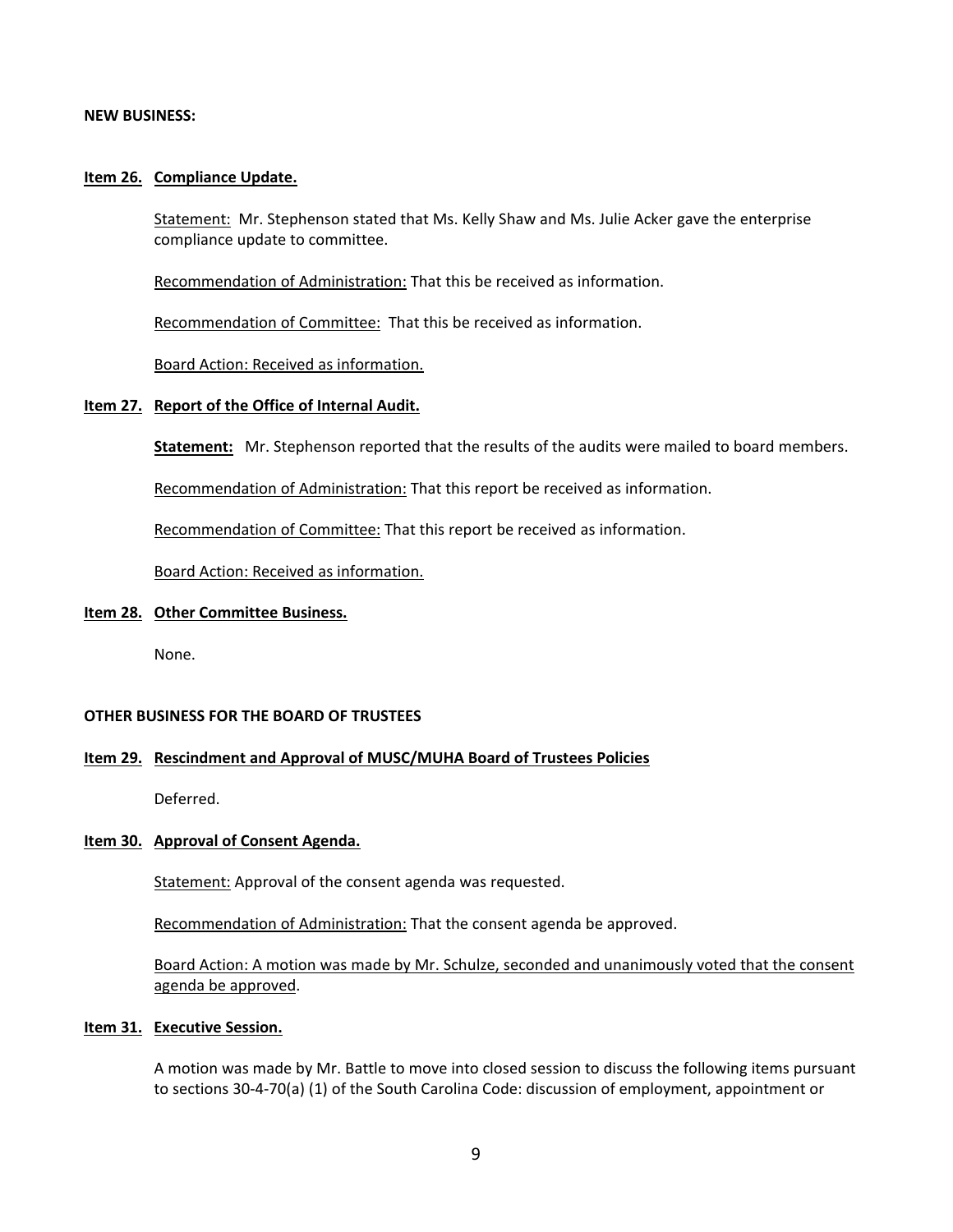compensation of an employee, a student, or a person regulated by a public body or the appointment of a person to a public body, including honorary degree recipients and volunteer clinical faculty.

A motion was also made by Mr. Battle to move into closed session to discuss the following items pursuant to sections 30-4-70(a) (2 and 5) of the South Carolina Code: legal advice and matters covered by the attorney/client privilege pertaining to Board of Trustees policies; and matters relating to the proposed expansion of clinical and educational services including contractual negotiations related thereto.

Board Action: The motion made by Mr. Battle was seconded and unanimously carried. Dr. Johnson stated that the board would move into closed session immediately following the end of the committee meetings.

#### **Item 32. New Business for the Board of Trustees.**

None.

#### **Item 33. Report from the Chairman.**

None.

There being no further business, the meeting of the MUSC Board of Trustees was adjourned.

Respectfully submitted,

Munch C Sweathlen

MCS:jls Attachments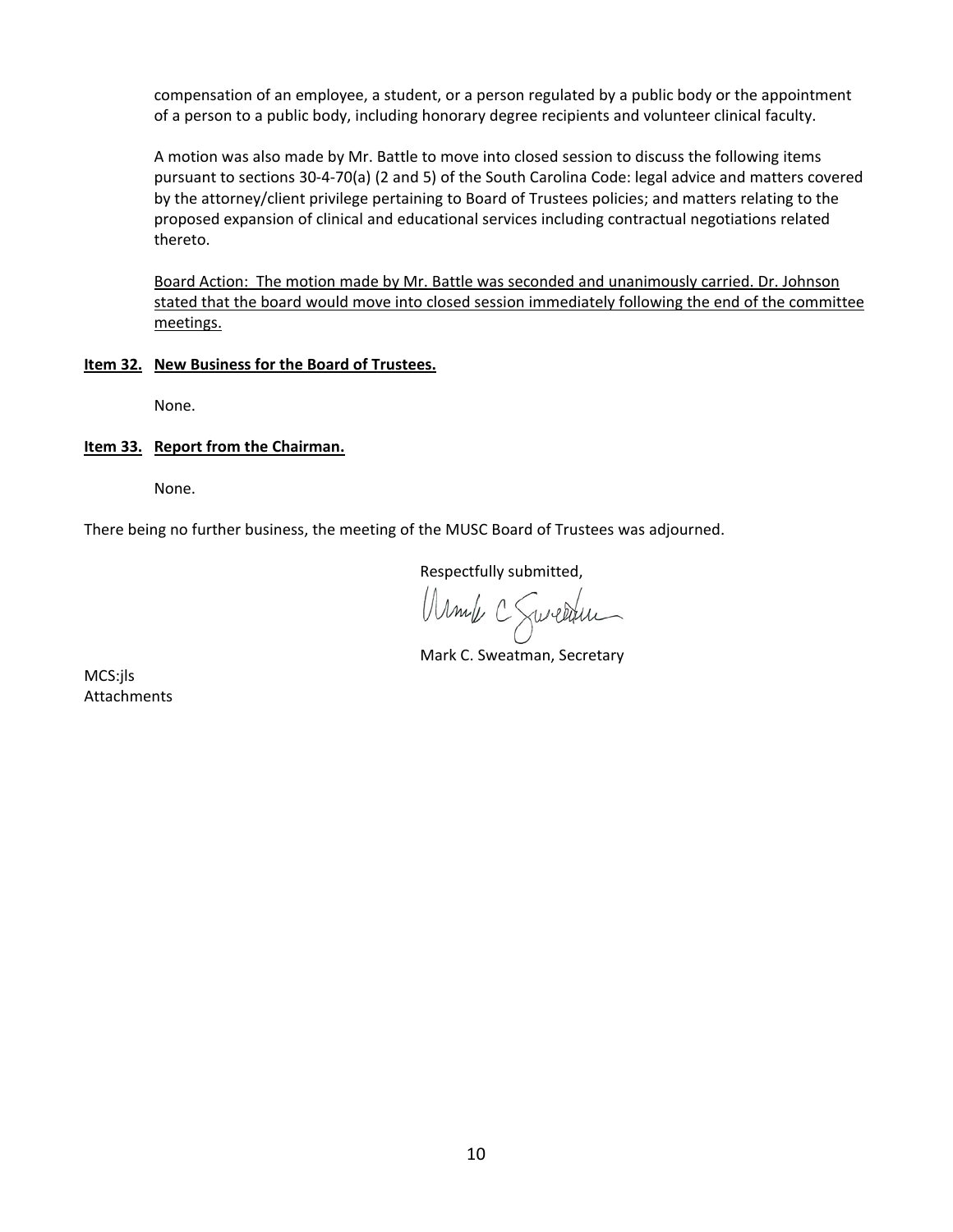# *Medical University of South Carolina RESEARCH AND INSTITUTIONAL ADVANCEMENT COMMITTEE MINUTES February 8, 2018*

**Board of Trustees Present:** Dr. Donald R. Johnson II, Chairman; Mr. William H. Bingham, Sr., Vice-Chairman; Ms. Terri R. Barnes; Mr. James A. Battle; Dr. Guy Castles III; Ms. Barbara Johnson-Williams; Dr. James Lemon; Dr. G. Murrell Smith, Sr.; Mr. Charles C. Schulze; Mr. Michael E. Stavrinakis; Thomas L. Stephenson, Esq.; Dr. Charles B. Thomas, Jr.

**University Officers and Committee Staff Present:** Mr. Jim Fisher, Vice President for Development and Alumni Affairs; Dr. Kathleen T. Brady, Vice President for Research

# **Regular Agenda**

# **Item 7. General Report of the Vice President for Development and Alumni Affairs**

Mr. Jim Fisher reported that through Monday, February 5, 2018, the Office of Development has received \$37.7 million in new gifts and pledges. Additionally, they have about \$21 million in pending verbal commitments which are expected to close prior to the end of the calendar year. He also shared the following highlights of recent activity since the December meeting of the Trustees. These include:

# **MUSC SHAWN JENKINS CHILDREN'S HOSPITAL AND THE DEPARTMENT OF PEDIATRICS**

- Zeus Industrial Products provided a \$2 million pledge payment toward the Pearl Tourville Women's Center.
- Boeing provided a \$1 million pledge payment to the new MUSC Shawn Jenkins Children's Hospital. Additionally, we received a \$250,000 gift from Boeing for The Boeing Center for Children's Wellness. Their total investment in The Center is \$4.5 million.
- MUSC Foundation Vice Chairman Dan Sullivan and his wife, Vicky, provided a \$200,000 gift designated for the new hospital.
- Richard Leahy provided \$150,000 for the Patient Family Support Fund and the Pediatric Oncology Clinical Trial Fund.
- A gift of \$150,000 was received from Gene Reed designated for the Pediatric Oncology Clinical Trial Fund.
- Former MUSC Foundation Board member Kelley O'Quinn gifted \$56,000 to the new MUSC Shawn Jenkins Children's Hospital.
- The Darius Rucker Big Band Concert was held on February  $7<sup>th</sup>$  and raised approximately \$370,000.

### **COLLEGE OF MEDICINE**

- New MUSC Foundation Board member Misha Joukowsky has executed a \$500,000 unrestricted pledge.
- The Duke Endowment pledged \$450,000 in support of Dr. Kelly Barth's work in addressing the opioid epidemic in South Carolina.
- Dr. and Mrs. Richard Day gave \$100,000 to establish a named endowment in support of a visiting professorship in obstetrics and gynecology.
- Dr. J. Clark Butler, Class of '90, pledged \$50,000 to endow a scholarship fund in memory of a classmate.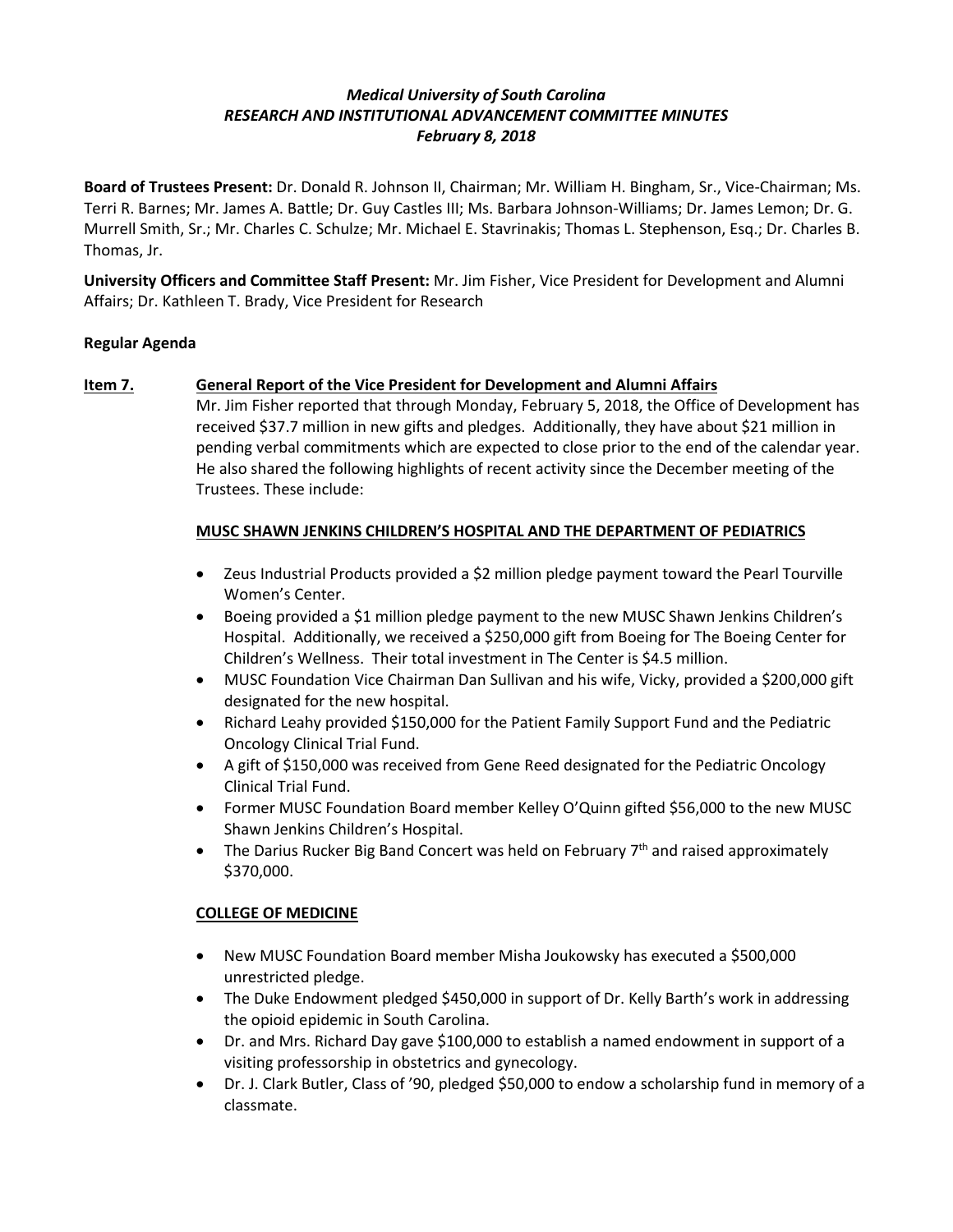• Mrs. Esther Ferguson contributed \$50,000 to the Department of Otolaryngology – Head and Neck Surgery earmarked for research.

## **DEPARTMENT OF NEUROSCIENCES**

• The Litwin Foundation of New York contributed \$425,000 to the Litwin Alzheimer's Disease Fund under the leadership of Dr. Joe Helpern. This marks their eighth consecutive year of support.

# **DEPARTMENT OF MEDICINE**

- The Department of Medicine received a \$300,000 gift from Dr. Donald Castell in support of the Donald O. Castell, MD, Endowed Chair Campaign.
- Ms. Francie Biggs made a planned gift of \$125,000 in support of MUSC's Scleroderma Research program lead by Dr. Rick Silver, Division Director of Rheumatology and Immunology.

# **DEPARTMENT OF SURGERY**

- The Duke Endowment pledged \$335,000 in support of Dr. Derek DuBay's project entitled "Reducing Disparities for Access to Kidney Transplantation".
- Laurie Anderson, daughter of former Department of Surgery Chairman Dr. Marion Anderson, made a \$300,000 gift to the Marion Anderson Fund.
- Dr. Jay Robison made a \$100,000 gift to launch the campaign for the Elliott-Robison Endowed Chair in Vascular Surgery.

### **HOLLINGS CANCER CENTER**

- The Abney Foundation, headquartered in Anderson, SC, contributed \$400,000 to support the Abney Scholars Program at the Hollings Cancer Center. This marks \$10 million in support from The Abney Foundation over the last 21 years.
- In support of both the Hollings Cancer Center and the Children's Hospital Fund, The Donaldson Charitable Trust contributed \$122,500 designated to our work in pediatric oncology clinical trials.
- Last weekend, we hosted Gourmet and Grapes at The Sanctuary for the benefit of the Hollings Cancer Center and raised over \$625,000.

# **STORM EYE INSTITUTE**

- Mrs. J. Tylee Wilson, on behalf of the J. Tylee Wilson Family Foundation, made a \$300,000 pledge to continue support of the Anna Frances Wilson Fellowship in Pediatric Ophthalmology. The gift will support a pediatric fellow for the next six years.
- Mrs. Sarah Meyer made a \$50,000 gift to support the future dry eye center at Storm Eye. The center will open this summer. Mrs. Meyer serves as the chair-elect for the Storm Eye Institute Advisory Board.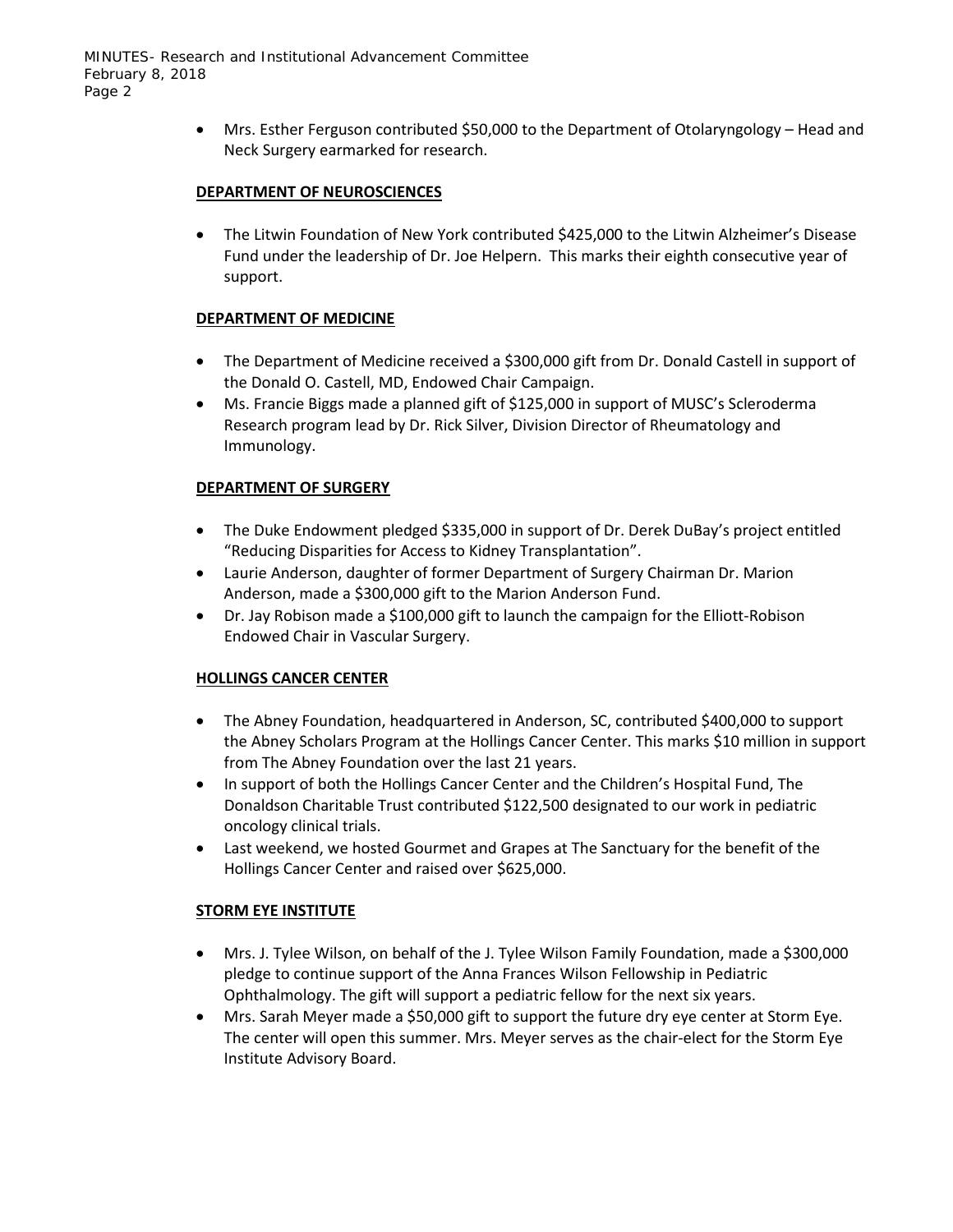#### **HEART AND VASCULAR**

• Former Heart and Vascular Advisory Board Chairman Hank Greer and his wife, Laurel, contributed \$200,000 to the Heart and Vascular Institute.

### **COLLEGE OF PHARMACY**

- The College is excited to announce the creation of the Alycia Araneo Craft and Robert D. Craft Scholars Program through an initial gift of \$200,000 and a pledge of \$1 million by Alycia Craft.
- Jan Childress, a member of the MUSC Foundation Board of Directors has made a \$50,000 gift in support of the Building the Future of Pharmacy Campaign.

# **COLLEGE OF NURSING**

- The Duke Endowment pledged \$465,000 in support of Dr. Gigi Smith's program entitled "Enhanced Screening Brief Intervention Referral."
- The College of Nursing is pleased to report it has raised over \$82,000 for the Gail W. Stuart Scholarship in honor of Dean Stuart's impending retirement. The College is well on the way to successfully reaching its \$100,000 goal by the  $135<sup>th</sup>$  Anniversary Gala on February 23, 2018.

### **ALUMNI AFFAIRS**

Our Office of Alumni Affairs has hosted several events since your last meeting and they are listed in your tabbed material. Additionally, we have a productive Spring schedule ahead of us. Those events are also listed.

### **BOARD OF VISITORS**

We are working on the next meeting of the Board of Visitors which will be held coincidental to your April Trustees meeting. We are planning to have the Thursday evening dinner outdoors at the Greenway.

*Action: Received as information.*

### **Item 8. General Report of the Vice President for Research**

Dr. Kathleen T. Brady reported on MUSC's Year-to-Date funding levels for FY2018. Extramural funding is at a higher level than this time last year with funds received from federal sources representing this increase.

*Action: Received as information.*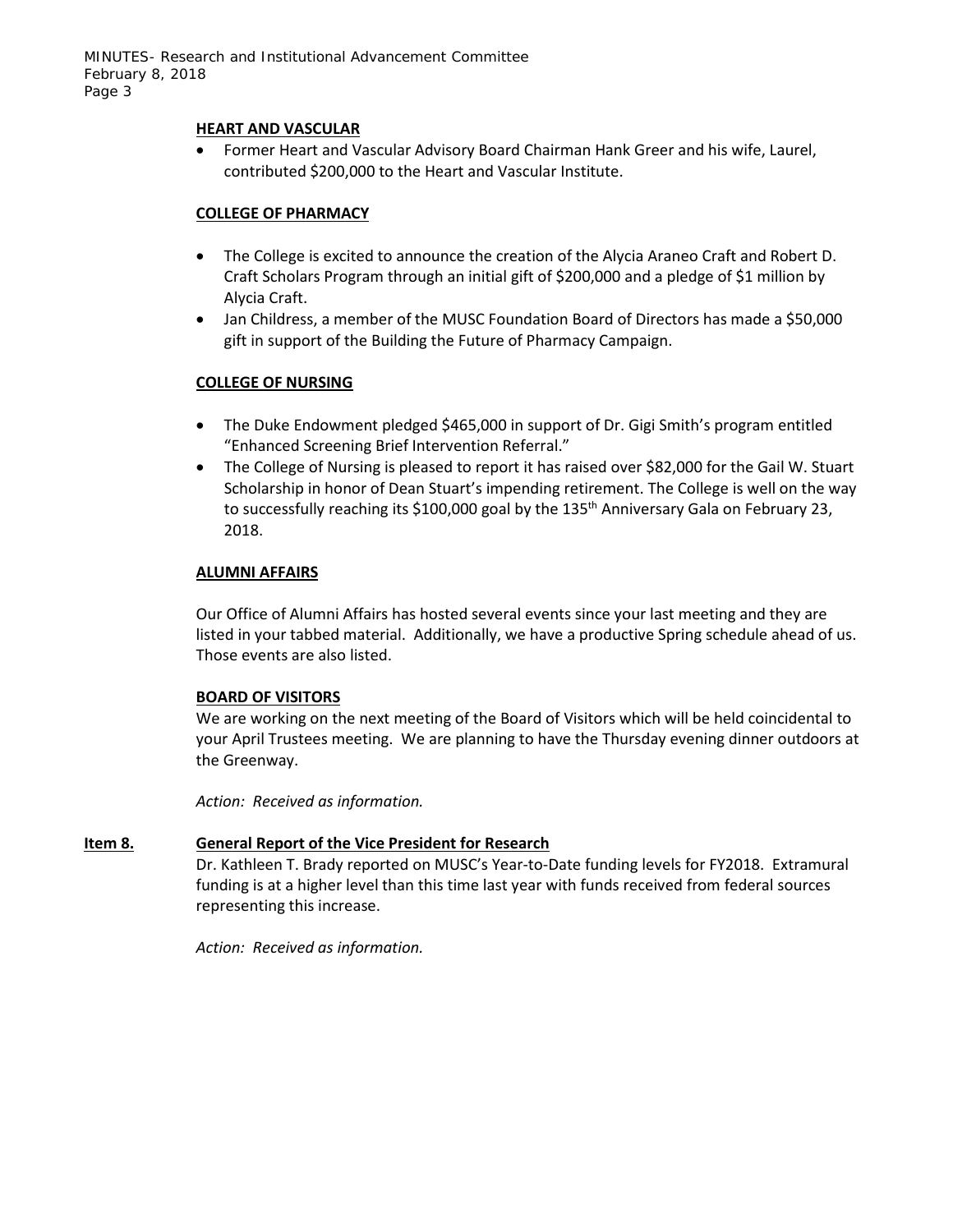# **EDUCATION, FACULTY & STUDENT AFFAIRS COMMITTEE February 8, 2018 Minutes**

Ms. Barbara Johnson-Williams, Committee Chair, called the meeting to order.

# Item 10. General Report of Executive Vice President for Academic Affairs and Provost.

Dr. Lisa Saladin announced the appointment of the new College of Nursing Dean, Dr. Linda S. Welgicki who will be starting June 1, 2018. Dr. Zoher Kapasi, the new Dean of the College of Health Professions from Emory University will start May 1, 2018.

Caroline Hendricks, SGA President, provided an update on behalf of the students.

*Recommendation of Committee: That this report be received as information*

### Item 11. 2018 Commencement Speaker and Honorary Degrees.

A motion was made to approve Dr. John Tisdale as the 2018 Commencement Speaker and Dr. Max Ray as an honorary degree recipient effective February 9, 2018.

*Recommendation of Committee: That this motion be approved.*

# Item 12. Other Committee Business.

None.

# **CONSENT AGENDA ITEMS FOR APPROVAL:**

Item 13. Appointment of Dean, College of Nursing

Statement: Administration presents for approval the appointment of Linda S. WeglIcki, Ph.D., RN, as Dean of the College of Nursing, effective June 1, 2018.

*Recommendation of Committee: That the appointment of Dr. Linda S. Weglicki as Dean of the College of Nursing be approved.*

Item 14. Appointment of Dean Emerita.

**Statement:** Administration presents for approval the appointment of Gail W. Stuart, Ph.D., F.A.A.N., R.N., as Dean Emerita, effective, June 30, 2018.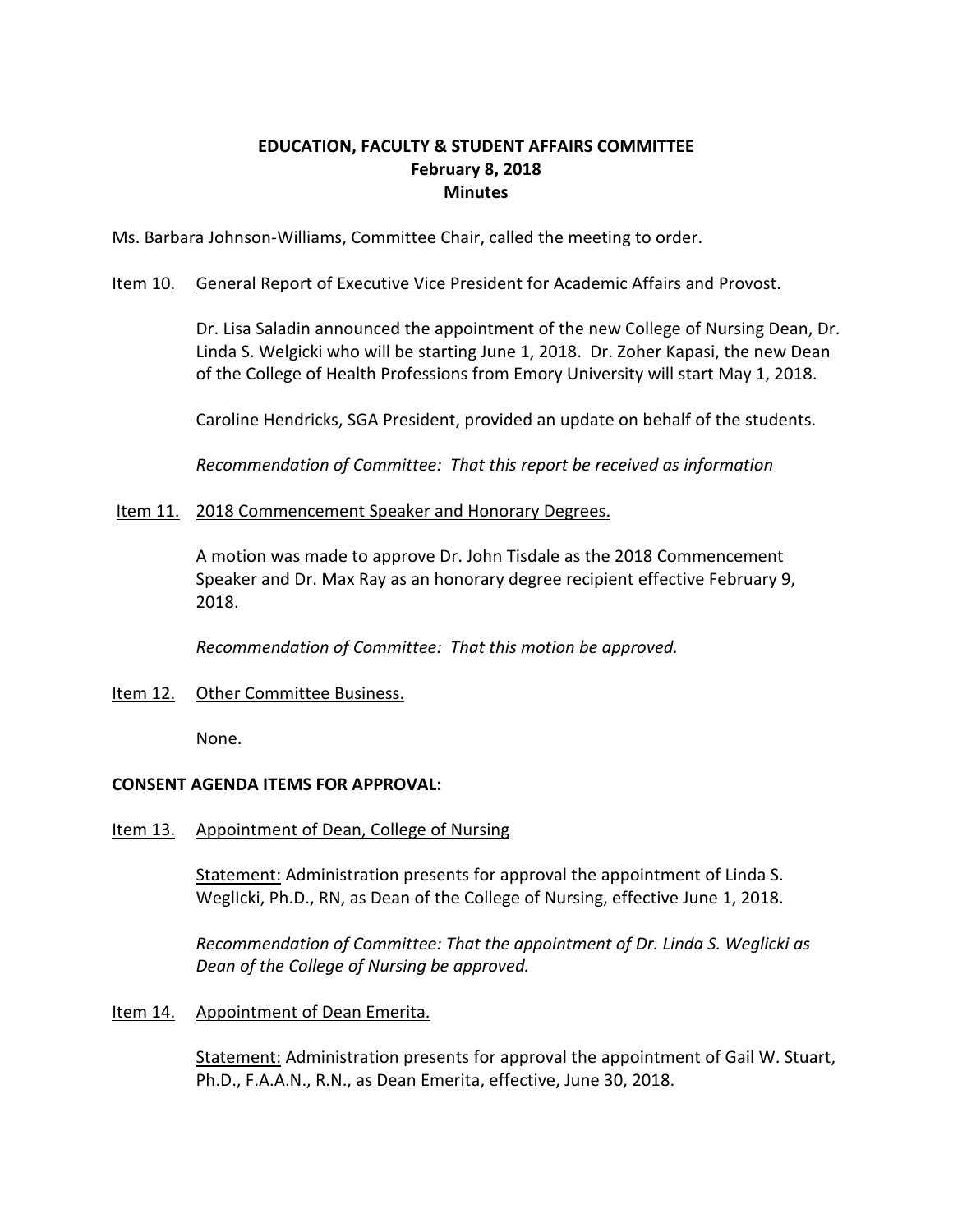*Recommendation of Committee: That the appointment of Dr. Gail W. Stuart as Dean Emerita be approved.* 

# Item 15. Sabbatical Leave.

Statement: At the request of the Dean, College of Nursing, administration presents for approval the sabbatical leave of Teresa J. Kelechi, Ph.D., MSN, BSN, effective, September 1, 2018.

*Recommendation of Committee: That the Sabbatical Leave be approved.*

# Item 16. Faculty Appointments.

Statement: At the request of the Dean of the Colleges of Dental Medicine, Medicine and Pharmacy, administration presents for approval the following requests for faculty appointments:

# *College of Dental Medicine*

**Mark J. Doherty, OMO, MPH, CCHP**, as Adjunct Associate Professor, in the Department of Stomatology, effective January 1, 2018.

**Harmeet Walia, DDS, MS,** as Associate Professor, on the academic clinician track, in the Department of Oral Rehabilitation, Division of Endodontics, effective January 2, 2018.

# *College of Medicine*

Joint appointment for **John James Cray, Jr., Ph.D.,** as Associate Professor, in the Department of Pathology and Laboratory Medicine, effective December 1, 2017. Dr. Cray's primary appointment rests in the College of Dental Medicine, Department of Oral Health.

**Robert L. Grubb, Ill, M.D.,** as Associate Professor, on the Clinician Educator track, in the Department of Urology, effective January 1, 2018.

Dual appointment for **Stephanie M. Meystre, M.O., Ph.D.,** as Associate Professor, in the Department of Public Health Sciences, effective November 15, 2017. Dr. Meystre's primary appointment rests in the Department of Psychiatry and Behavioral Sciences.

**John P. O'Bryan, Ph.D.** as Professor, on the Academic Investigator track, in the Department of Cell and Molecular Pharmacology and Experimental Therapeutics, effective, February 1, 2018.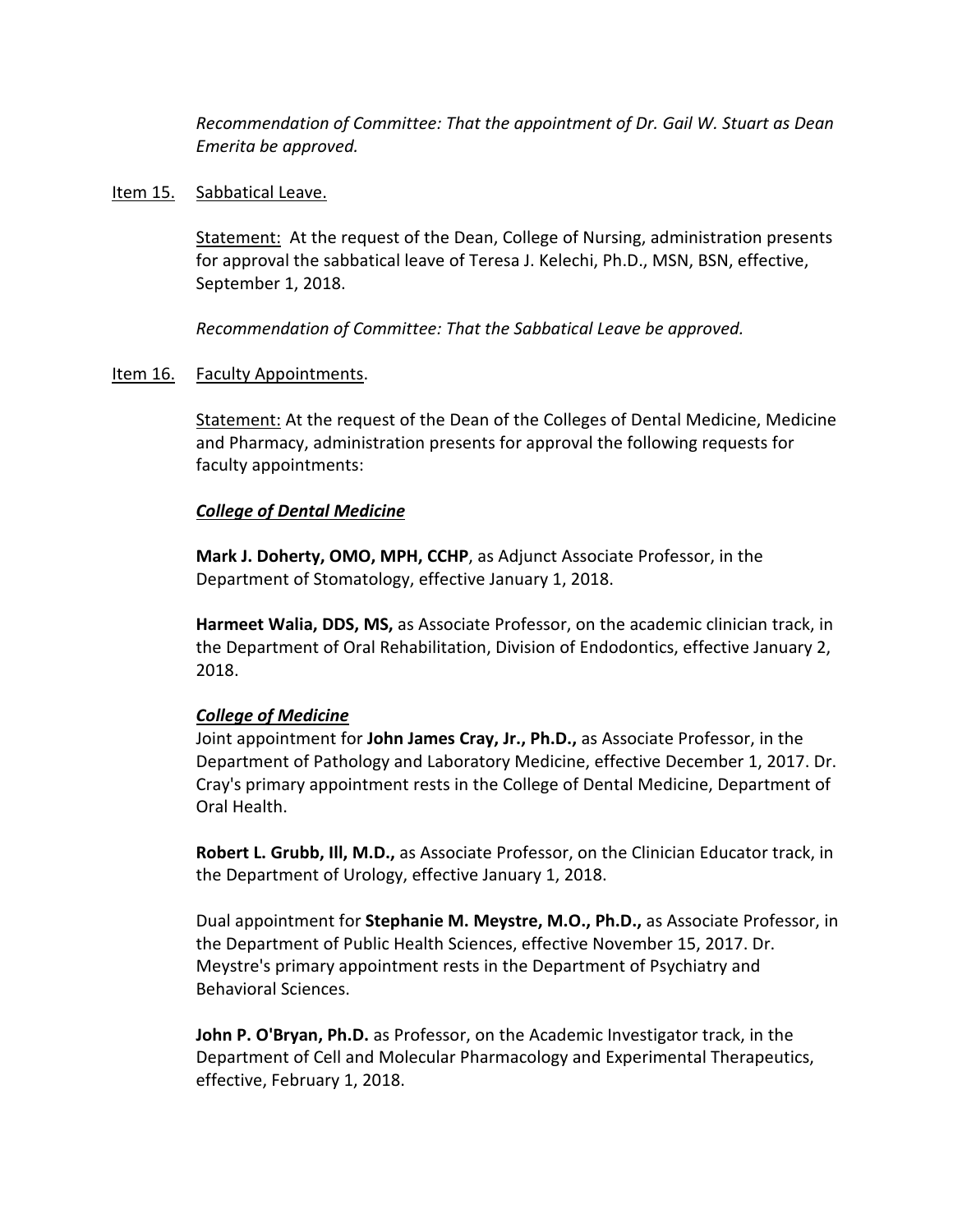**Dennis W. Vane, M.O., MBA** as Clinical Professor, in the Department of Surgery, Division of Pediatric Surgery, effective June 1, 2017.

# *College of Nursing*

**Linda S. Weglicki, Ph.D., RN**, as Professor with Tenure, in the Department of Nursing, College of Nursing, effective June 1, 2018. Dr. Weglicki will also serve as the Dean of the College of Nursing.

# *College of Pharmacy*

**Wendy Bullington, PharmD.,** as Adjunct Associate Professor, (Non-Tenure Track) in the Department of Clinical Pharmacy and Outcome Sciences, effective August l, 2017.

**Kathy Edwards**., as Adjunct Associate Professor in the Department of Clinical Pharmacy and Outcome Sciences, effective August 1, 2017.

**Daneel Ferreira, D.Sc**., as Adjunct Professor, in the Department of Drug Discovery and Biomedical Sciences, effective September 1, 2017.

**Ekhson L. Holmuhamedov, Ph.D., DSci,** as Adjunct Professor, in the Department of Drug and Biomedical Sciences, September 1, 2017.

**Frank Marl, Ph.D.,** as Adjunct Professor, in the Department of Drug Discovery and Biomedical Sciences, September 1, 2017.

**Jennifer Mazur, PharmD.,** as Adjunct Associate Professor in the Department of Clinical Pharmacy and Outcome Sciences, effective August 1, 2017.

**Barbara Wiggins, PharmD.,** as Adjunct Professor, in the Department of Clinical Pharmacy and Outcome Sciences, effective, August 1, 2017.

**Thomas Worrall, PharmD.,** as Adjunct Associate Professor in the Department of Clinical Pharmacy and Outcome Sciences, effective August 1, 2017.

**Walter Uber, PharmD.,** as Adjunct Professor, in the Department of Clinical Pharmacy and Outcome Sciences, effective August 1, 2017.

*Recommendation of Committee: That these faculty appointments be approved.*

### Item 17. Changes In Faculty Status.

**Statement:** At the request of the Dean of the College of Medicine, administration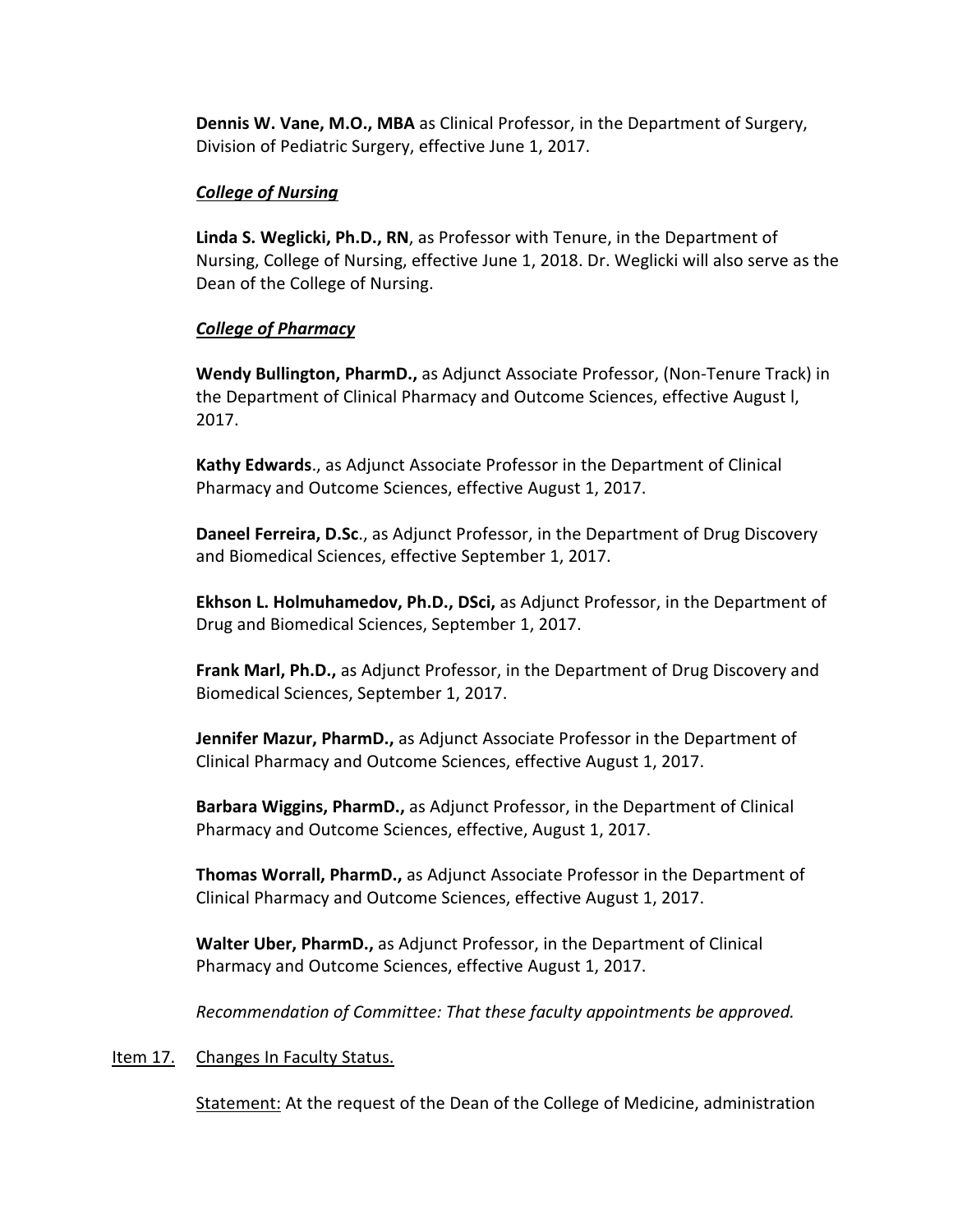presents for approval the following change in faculty status:

# *College of Medicine*

**Prakash Kara, Ph.D.,** from Associate Professor to Adjunct Associate Professor, in the Department of Neuroscience, effective November 191 2017.

**John S. Luque, Ph.D.,** from Associate Professor to Adjunct Associate Professor, in the Department of Public Health Sciences, effective January 16, 2018.

**Sabra C. Slaughter, Ph.D.,** from Associate Professor, on the Clinician Educator track in the Department of Family Medicine, to Research Associate Professor, in the Department of Medicine, Division of General Internal Medicine, effective December 18, 2017. Dr. Slaughter will retain a dual appointment as Research Associate Professor in the Department of Family Medicine.

**Peter Zwerner, M.D.,** from Associate Professor, on the Clinician Educator track, to Clinical Associate Professor, in the Department of Medicine, Division of Cardiology, retroactive to January 11 2017.

*Recommendation of Committee: That the Sabbatical Leave be approved.*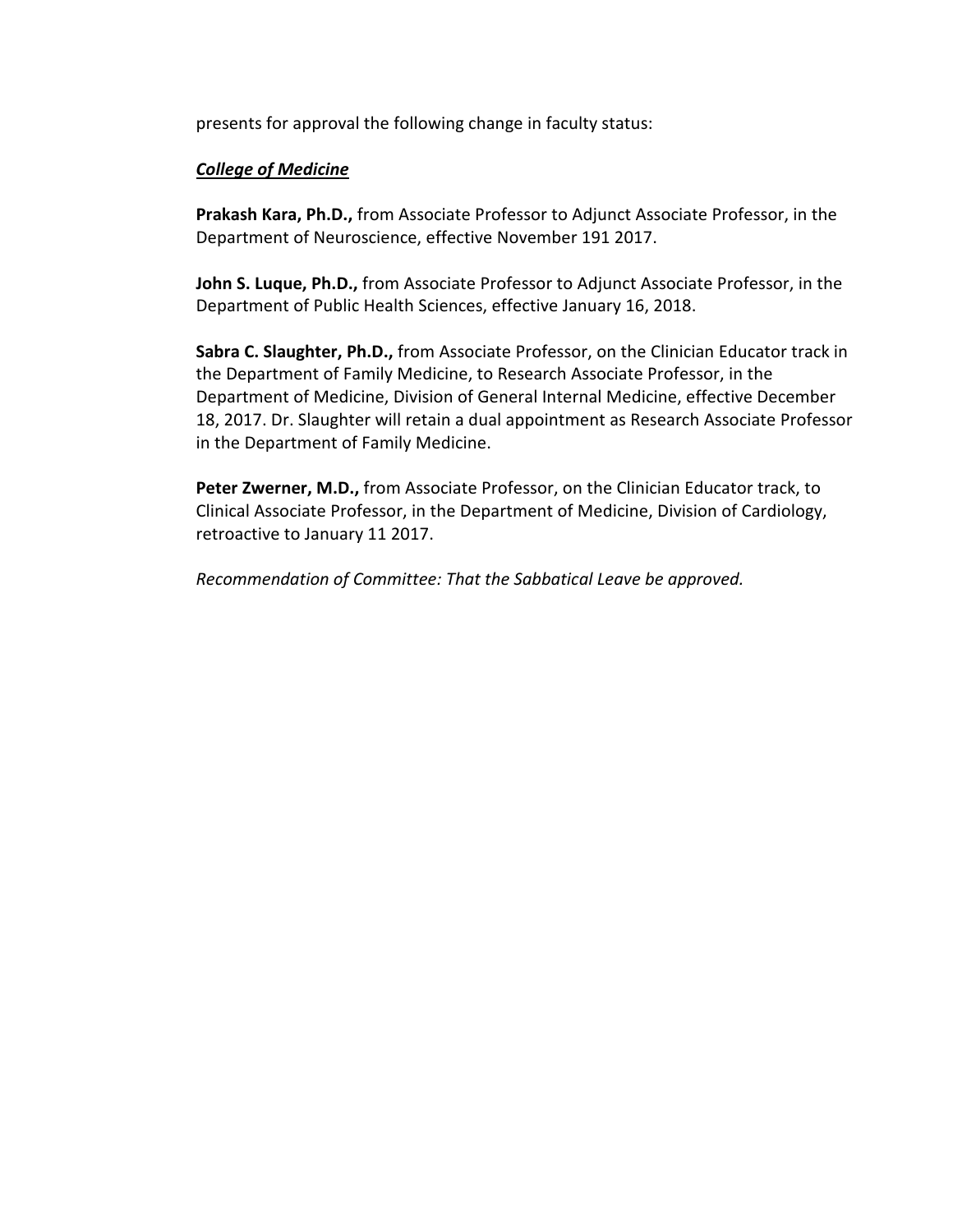### **MUSC FINANCE AND ADMINISTRATION COMMITTEE February 8, 2018, Minutes**

#### **Board Members Attending:**

Mr. Charles Schulze, Chair Mr. Jim Battle Ms. Terri Barnes Mr. William Bingham Dr. Guy Castles Dr. Donald Johnson

Ms. Barbara Johnson-Williams Dr. James Lemon Dr. Murrell Smith Mr. Michael Stavrinakis Mr. Tom Stephenson Dr. Charles Thomas

#### **REGULAR AGENDA**

#### **Item 18. Financial Status Report of the Medical University of South Carolina.**

Mr. Patrick Wamsley reported on the University's financial performance through December 31, 2017. He reported 118 Days of Operating Cash and an Operating Budget margin of 3.68%. Mr. Wamsley discussed reasons for a favorable budget to actual variance and cited positive gains on Private Grants and Contracts, the timing of Insurance Payments, unfilled personnel positions, and a credit from PEBA representing 1% of the increase in employer pension contributions for fiscal year 2018.

*Recommendation of Committee: Received as information.*

#### **Item 19. Financial Status Report of the MUSC Physicians.**

Dr. Scott Reeves reported on the MUSC Physicians' financial performance through December 31, 2017. He reported that Days in A/R have decreased from 42 to 39. The MUSC-P Operating margin is at 20.6% compared to 16.5% last year. Days Cash on Hand are at 214 and the Debt Service Coverage remains strong at 8.72.

*Recommendation of Committee: Received as information.*

#### **Item 20. Diversity and Inclusion Update.**

Dr. Willette Burnham-Williams shared several wins. MUSC was named on Forbes First ever list of Top 250 Employers for Diversity in America. MUSC ranked #53 of all organizations and are in the company of brand giants such as Google, Starbucks, Walt Disney, The Smithsonian Institute and Procter & Gamble. Among the Colleges and Universities recognized by Forbes there were 20 and MUSC is ranked 6th after Harvard; Emory; Stanford; VA Commonwealth and NYU. Other announcements include the celebration of the Earl B. Higgins Diversity Awards that recognizes students, faculty and staff who are leading diversity work. She also shared that for the second year in a row MUSC is the Health & Wellness Sponsor of the Black Expo 2018 and also reported that MUSC leaders are at a 98% completion rate for D&I annual education and training requirement.

*Recommendation of Committee: Received as information.*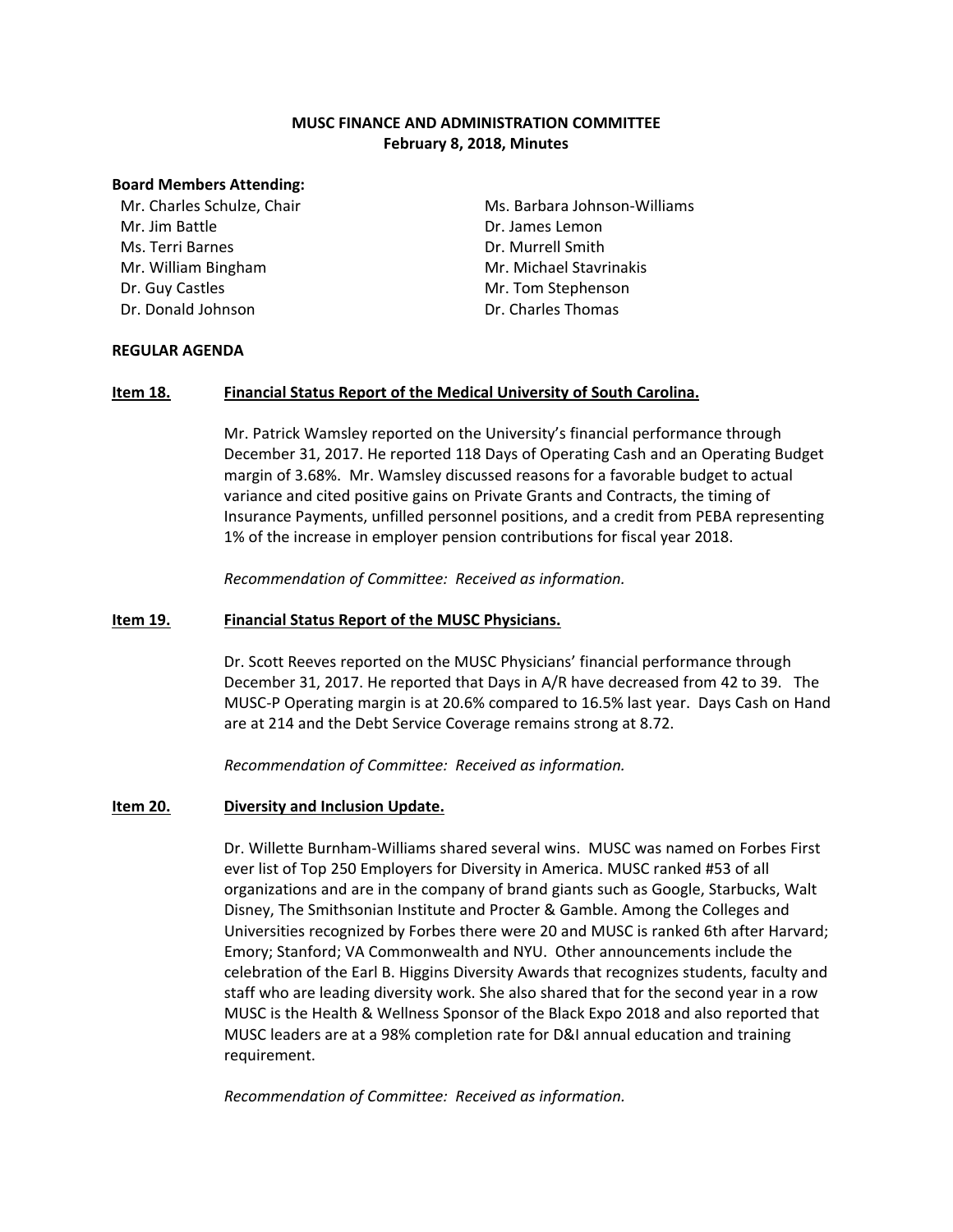## **Item 21. Other Business.**

None.

### **CONSENT AGENDA**

# **Item 22. Financial Status Report of the MUSC Foundation for Research Development.**

The MUSC Foundation for Research Development financial report was included in the agenda for information.

*Recommendation of Committee: Received as information.*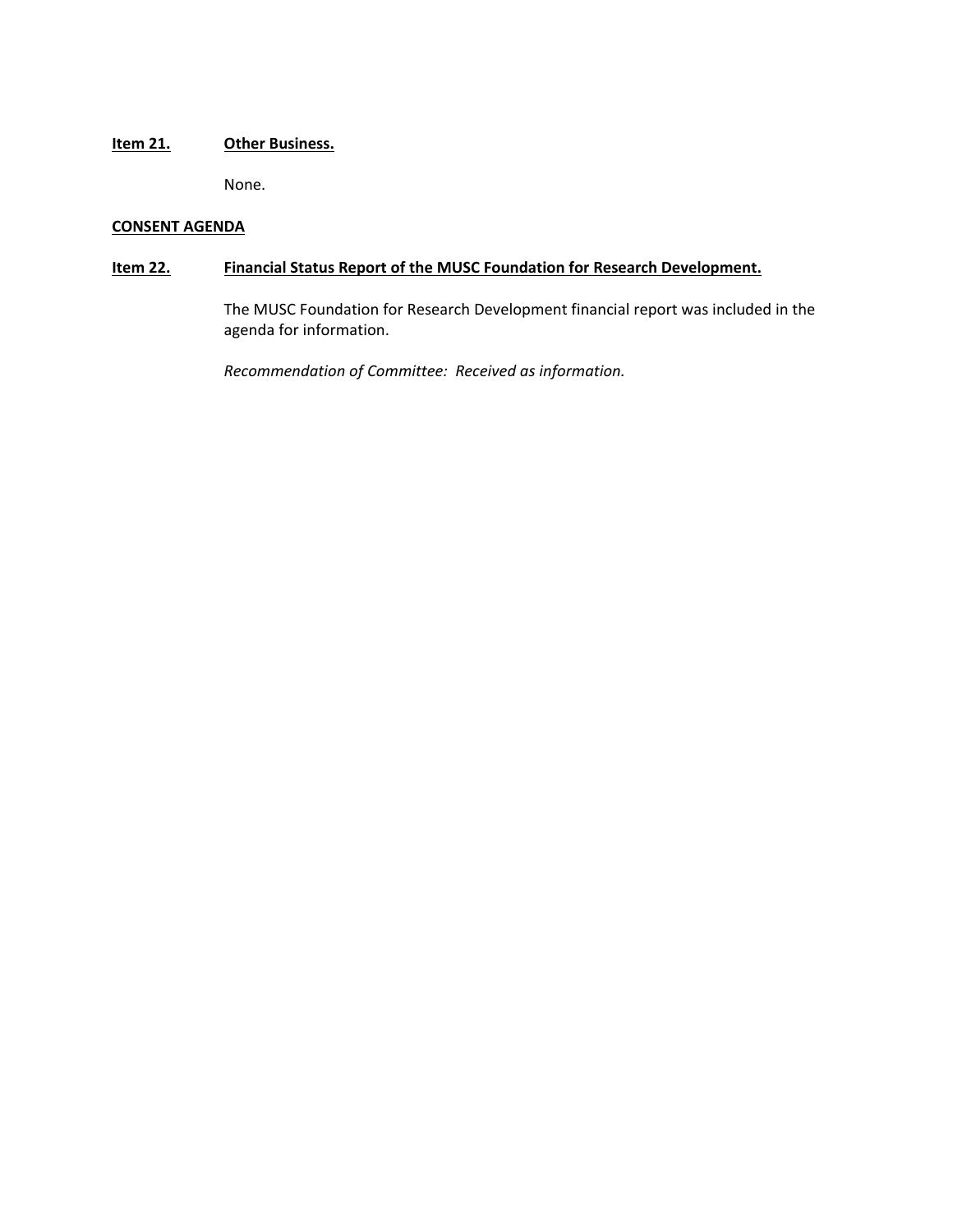### **MUSC Physical Facilities Committee February 8, 2018 Minutes**

#### **Board Members Attending:**

Mr. William H. Bingham, Sr., Chair Ms. Terri R. Barnes Mr. Jim Battle Dr. Guy Castles Dr. Donald R. Johnson II Ms. Barbara Johnson-Williams

Dr. James Lemon Mr. Charles Schulze Dr. Murrell Smith Mr. Michael E. Stavrinakis Mr. Tom Stephenson Dr. Charles Thomas

The meeting was called to order by Mr. Bingham, Committee Chair.

#### **REGULAR AGENDA**

#### **Item 23. Facilities Procurements/Contracts Proposed.**

Mr. Greg Weigle presented the following facilities procurement/contracts for approval:

• Lease amendment to provide up to 16,000 additional square feet of space at 22 West Edge to accommodate Information Solutions which is currently located at Harborview Office Tower. Per square foot rent rate for this full service lease is \$36.00 resulting in an annual lease amount of \$576,000.00.

#### *Recommendation of Committee: Recommend approval.*

Mr. Greg Weigle reported that the two firms selected for the University Electrical Engineering Services IDC were GWA of Columbia, South Carolina, and RMF Engineering, Inc. of Charleston.

*Recommendation of Committee: That this bee received as information.*

#### **Item 24. Other Committee Business**

None.

#### **CONSENT AGENDA**

#### **Item 25. Facilities Contracts Awarded**

The facilities contracts since the last board meeting were presented for information.

*Recommendation of Committee: That this report be received as information.*